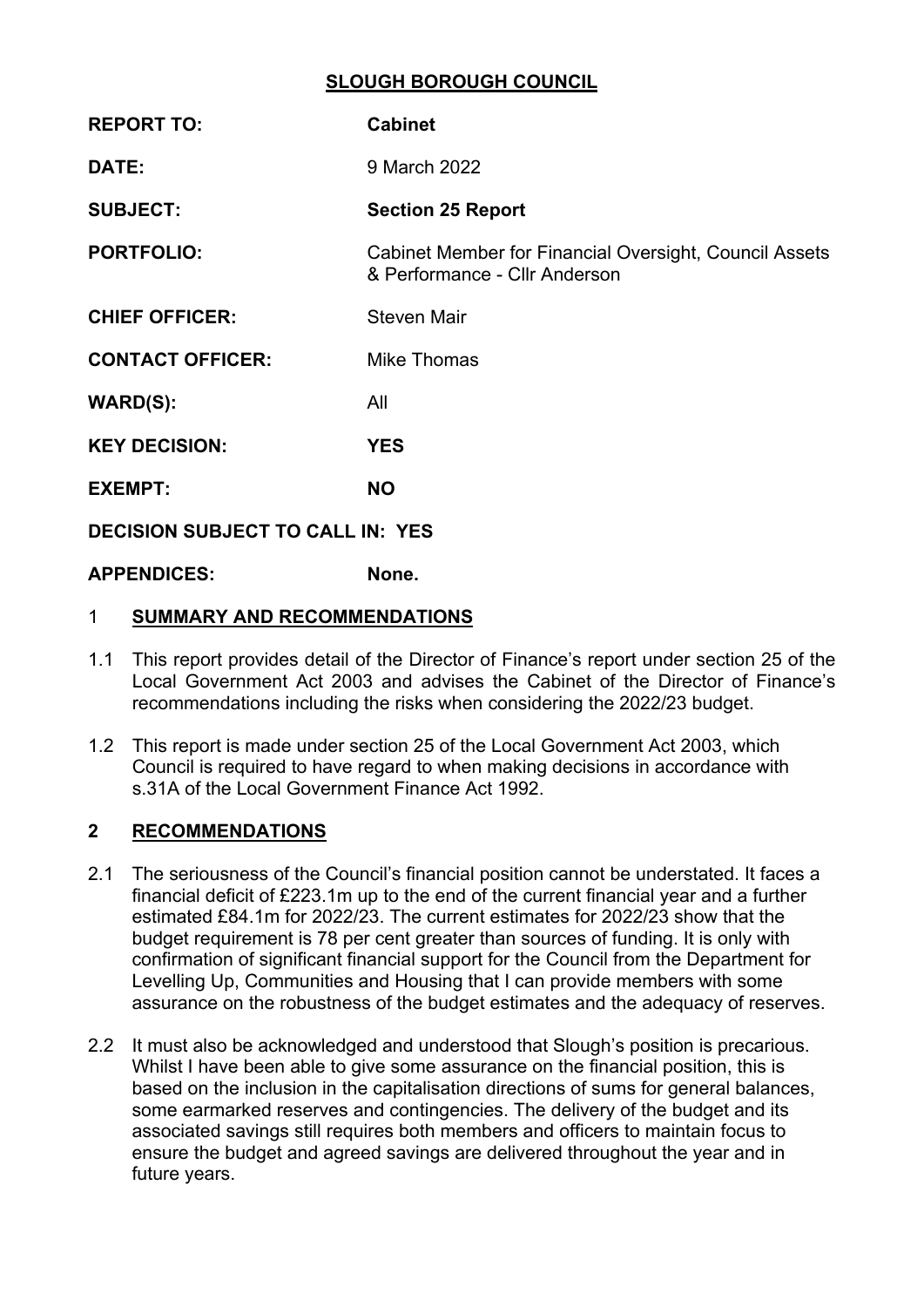- 2.3 On the basis of the risks and issues raised in paragraphs 2.1 and 2.2 and the rest of this report, in my opinion as Director of Finance, Cabinet is recommended to approve the budget on the basis that:
	- a) the proposed level of Council reserves are adequate to support the budget for 2022/23 having regard to an assessment of current financial and other risks set out extensively in this report and assuming these risks do not increase beyond those that can be contained by the Council. It should also be noted that matters will continue to be identified and will change throughout the coming financial year and beyond
	- b) the estimates are robust for the calculation of the budget within the confines of the many risks noted throughout this report. Particular attention is drawn to the following specific conditions and risks:
	- (i) the recommended level of general balances, for 2022/23 is  $£20m$ , although this is the bare minimum as a percentage of Net Revenue Expenditure, and places the Council in the lowest quartile in comparison to similar authorities
	- (ii) the budget which has levels of contingency and conditions built in to reflect the considerable risks the Council is facing and is predicated on continuing support from DLUHC ;
	- (iii) agreement of the Capitalisation Directive for 2022/23 and future years as proposed to DLUHC in February 2022 at estimated figures of £223m to 31/3/22 and £84m for 2022/23
	- (iv) agreement by DLUHC that they will agree to capitalisation directions or other support to equal the actual figures for the outstanding, current and forthcoming years as the accounts for the years are closed
	- (v) agreement by DLUHC that they will agree to capitalisation directions or other support to equal the estimated figures for future years as the budgets are prepared for these future years
	- (vi) agreement by DLUHC that they will agree to capitalisation directions or other support or agreed mechanisms to supplement the level of revenue budget savings that the Council can achieve as discussed and as will be reviewed. Further that they will agree to finance/support on a recurrent basis any recurrent gap that would arise if the £20m annual level of savings was not achieved in a sustainable manner
	- (vii) the current level of Council general reserves outside of the support from DLUHC relating to specific risks and specific initiatives is currently nil. These reserves will be established and built up over time once a more stable finance base has been created.
	- (viii) as at the end of December 2021, the Council has a small amount of earmarked reserves of £14m. The majority of these funds were accumulated during 2020/21 and 2021/22 as part of the Government's covid response measures to be used for specific purposes such as helping local business and managing the outbreak of covid and cannot be used for general purposes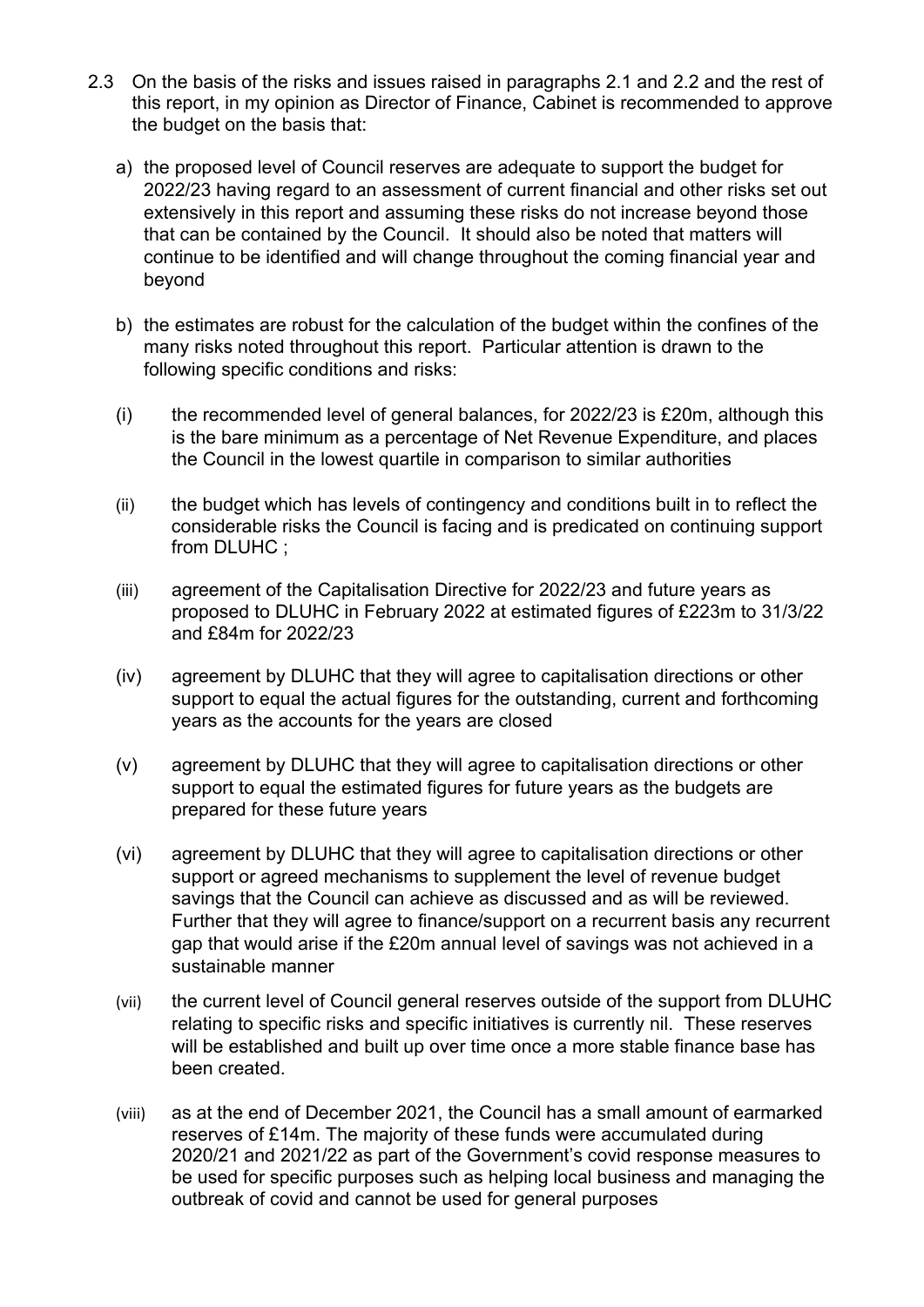|                               | £m             |
|-------------------------------|----------------|
| <b>Better Care Fund</b>       | 1.3            |
| Grants for closed businesses  | 5.3            |
| <b>Business Support Grant</b> | 4.3            |
| Outbreak Management Fund      | 1.4            |
| Other                         | 2 <sub>1</sub> |
| Total                         | 14 A           |

- (ix) as the Council has no complete and fully accurate accounts since 2015/16 and will not have these complete up to 31/3/22 until well into the financial year 2022/23 the financial position is subject to considerable potential change which may impact on the robustness of the budget
- (x) the Council embeds the good practise now being designed but notes that this will take time to fully develop and thus as with the accounts the various estimates will be subject to change
- (xi) the Council has a major dependency on asset sales which will significantly impact on the budget for 2022/23 and beyond and which will thus again affect the level of robustness of the budget

#### **Reason:**

The recommendation enables the Director of Finance (s151 officer) to meet his statutory responsibilities.

#### **Commissioner Review**

*"On 1 st December 2021, the Secretary of State issued Directions to Slough Borough Council under Section15(5) and (6) of the Local Government Act 1999. Annex B of the Directions provides that Commissioners shall exercise…*

*The requirement from Section 151 of the Local Government Act 1972 to make arrangements for the proper administration of the Authorities financial affairs, and all functions associated with the strategic financial management of the Authority. This Direction included as d) the power to amend budgets where Commissioners consider that those budgets constitute a risk to the Authority's ability to fulfil its best value duty.*

*The set of budget reports presented to this cycle of meetings exposes the recklessness in the way the Authority has managed its affairs over the past few years and the scale of both central government support required and the challenge in reestablishing financial stability.*

*Commissioners consider that the proposals contained in this set of budget reports meet the requirements of the Directions. It should be made clear however, that no variation from either the general or specific proposals identified can be agreed or acted upon without the prior approval of Commissioners who reserve their right to amend budgets if required. This will require commitment and determination from all Councillors and every budget holding officer who will need to recognise their personal accountability in these matters.*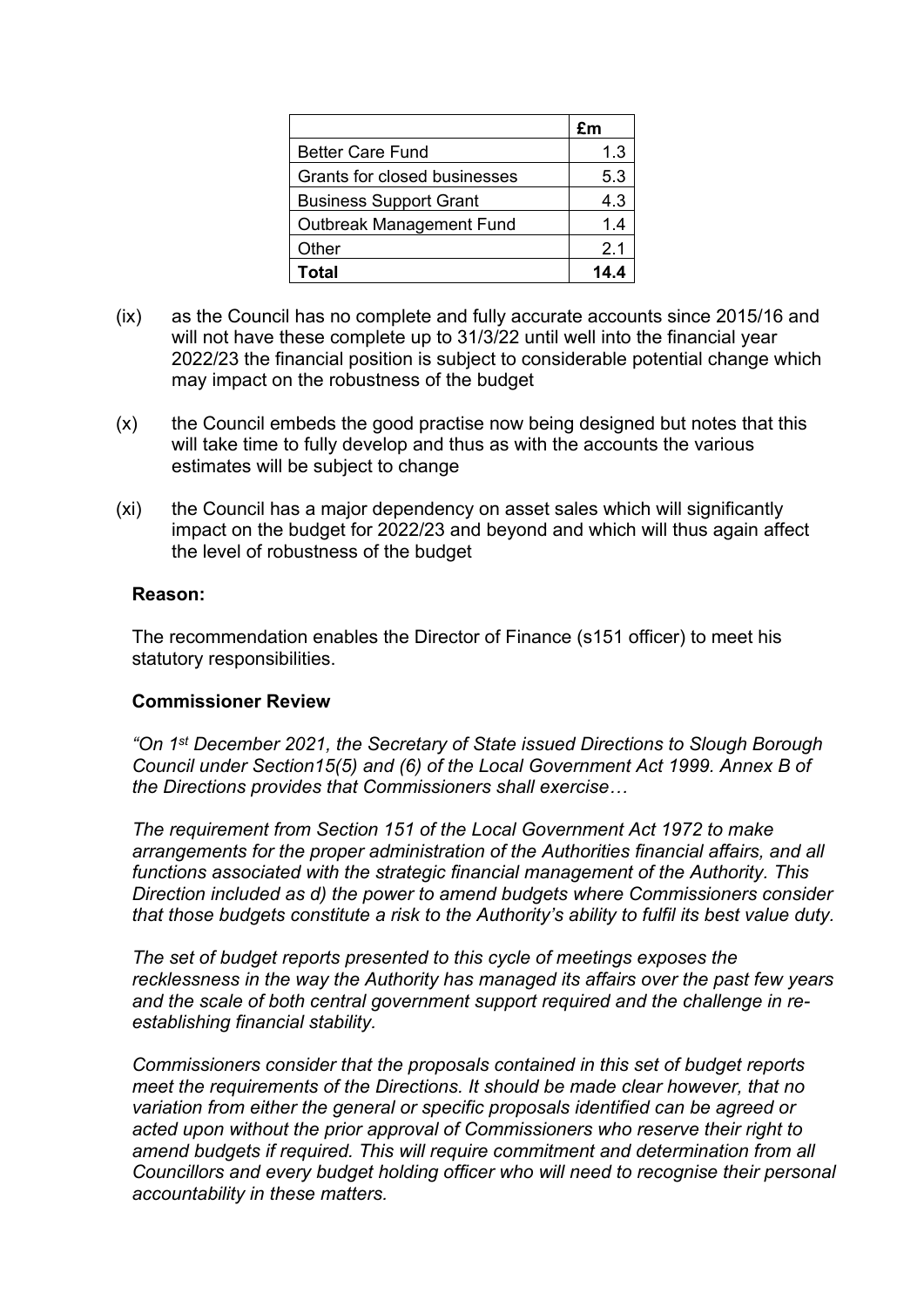*At this stage it is not proposed to extend any additional funding, whether by cashflow or longer term finance to any of the Council's subsidiary companies and the Council's shareholder representatives should be required to make this clear.*

*It will be essential for a full appraisal of the Council's let estate, both GF and HRA but excluding HRA housing, to be undertaken and reported. In the first instance it should be explicit that all renewals and new leases or licenses will be based on the principles of normal commercial terms and a fully repairing and insuring basis.*

*This budget specifies a level of capital receipts required to balance the budget overall. This figure needs to be regarded as a minimum goal in cash terms to be achieved by year end and a disposal strategy will need to be brought forward to identify a significant increase in receipts banked in the early years of the MTFS.*

*Commissioners do not underestimate the scale of the challenge, both financial and operational, facing the Council. We will continue to provide advice and challenge to assist the Authority on its journey back to mainstream local government."*

## **3 INTRODUCTION**

- 3.1 In coming to a view on the robustness of the estimates there are a wide range of factors to take into account, including:
	- $\triangleright$  the Slough Council context
	- $\geq$  local risks impacting Slough's budget setting for 2022/23
	- $\triangleright$  risks affecting the sector
	- $\triangleright$  inherent risks
	- $\triangleright$  Slough Council's financial management including the availability of support from the Department of Levelling Up, Communities and Housing (DLUHC)

# **4 SLOUGH BOROUGH COUNCIL CONTEXT**

- 4.2 In March 2021 the Council requested Exceptional Financial Support from the Ministry of Housing, Communities and Local Government (MHCLG) (now known as the Department for Levelling Up, Housing & Communities (DLUHC)) in respect of the financial year 2021/22 to help it balance its budget. MHCLG agreed in-principle to provide support and commissioned CIPFA to undertake an independent and detailed financial assurance review of Slough Borough Council (the Council). Since the original capitalisation request for 2021/22 of up to £15.2m, the Council has identified further very substantial liabilities for previous years, which the Council is unable to meet from its reserves. These past liabilities also impact substantially on the financial position for the Council in the current financial year and beyond
- 4.3 The Director of Finance, as statutory Chief Finance Officer under s.151 issued a report under s114 of the Local Government Finance Act 1988 in July 2021, outlining the then estimated total potential liabilities across the Council of some £174m up to 2024/25, which had not been accounted for hitherto. As recognised by CIPFA in its [report](https://assets.publishing.service.gov.uk/government/uploads/system/uploads/attachment_data/file/1028056/Slough_Cipfa_Final_-_web_version.pdf) in October 2021, there was a high likelihood that this figure could grow, and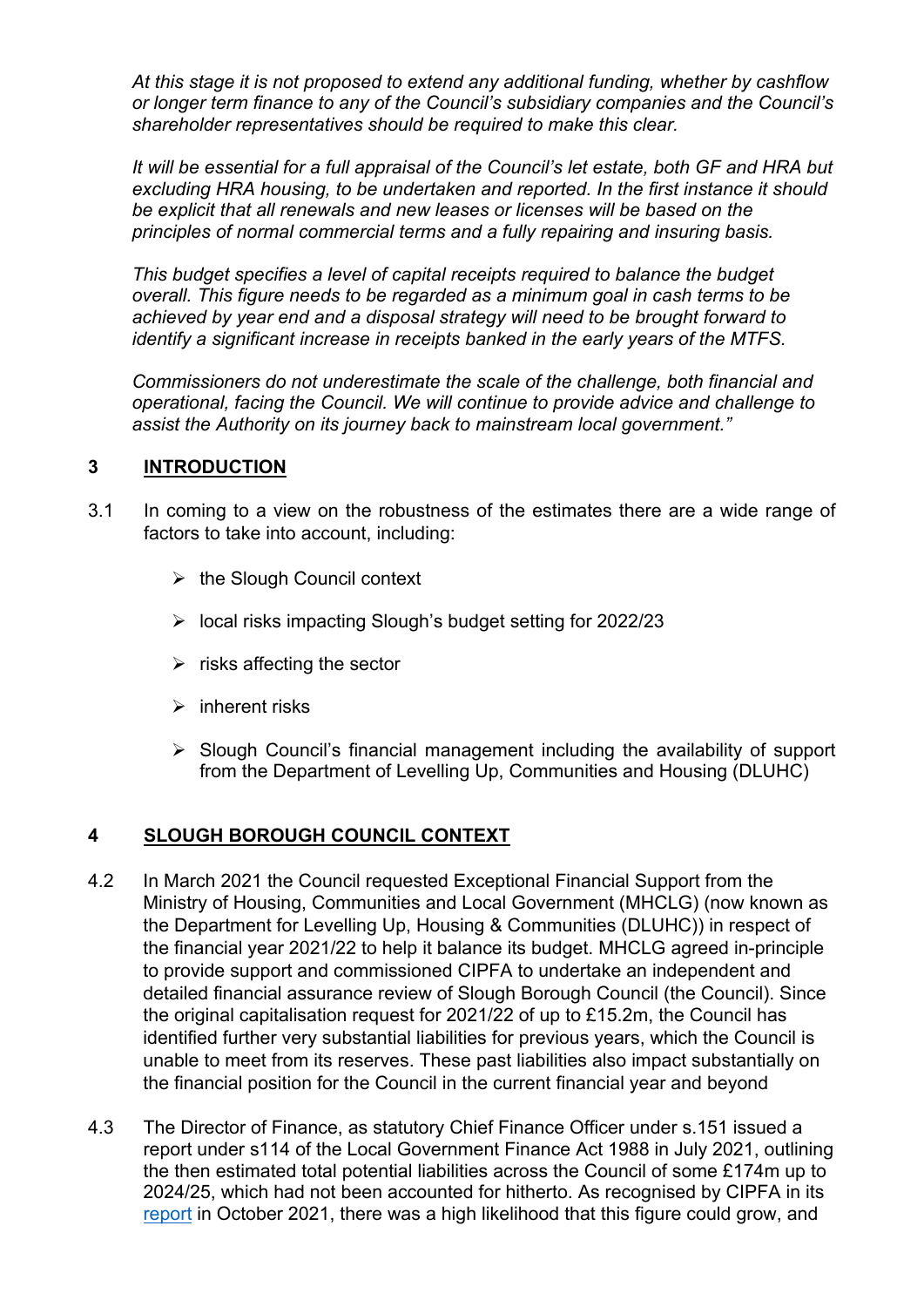this has proven to be the case. The latest forecast is that the Council will need an unprecedented level of support of a capitalisation direction of circa £479m to 2028/29 in order to place it on a sustainable financial footing for the future, of which £223m is required to deal with historic issues and £84m for 2022/23 to enable the Council to deliver a legal budget for 2022/23. These figures assume that the Council can deliver circa £20m per annum of recurrent incremental savings. This will be very challenging and the required capitalisation direction would increase substantially, would be beyond the potential asset sales that the Council could generate and would leave the Council with a significant unfunded recurrent annual gap 2028/29 if this level of savings was not achieved.

- 4.4 On 1 December 2021, the Secretary of State for Levelling Up, Housing and Communities made a statutory direction requiring the Council to take prescribed actions and that certain functions be exercised from this date by appointed Commissioners, acting jointly or severally. The functions to be exercised by the Commissioners include the requirement from section 151 of the Local Government Act 1972 to make arrangements for the proper administration of the Council's financial affairs, and all functions associated with the strategic financial management of the Council, including providing advice and challenge to the Council in the setting of annual budgets and a robust medium term financial strategy, limiting future borrowing and capital spending. The Explanatory Memorandum to this Direction confirms that in practice most decisions are expected to the taken by the Council, however the Directions are designed to give the Commissioners the power to tackle weaknesses identified to ensure the Council is better equipped to meet the best value requirements.
- 4.5 In the medium to longer-term the Council cannot become a financially selfsustaining council without considerable Government support. The availability of significant future support is a key assumption underpinning the 2022/23 budget and will be for several future years.
- 4.6 The Council's financial position has been the subject of regular briefings to members and DLUHC throughout 2021/22. The seriousness of the financial situation and how the Council found itself in this position remain of significant concern. This has been acknowledged and a financial recovery plan agreed. Whilst the current request of Government is unprecedented it has to be noted that the accounts and audits of the 2018/19 (including eight prior period adjustments and four in-year adjustments), 2019/20, 2020/21 and 2021/22 are yet to be completed, and it is very likely that more amendments may be uncovered during the continuing closure of the accounts process. It should also be noted that in the scale of the many issues identified and that continue to be identified and the financial impact that these have had to date it has not been possible and will not be possible to secure a fully compliant, secure and stable position for some years. Issues will continue to be identified that will affect the financial position particularly during 2022/23
- 4.7 The 2022/23 budget needs to be seen in this context and on the back of the actions taken by various bodies in response to the identification of these serious financial failings, which have included:
	- $\triangleright$  the identification of an extensive range of issues by the finance team throughout 2021/22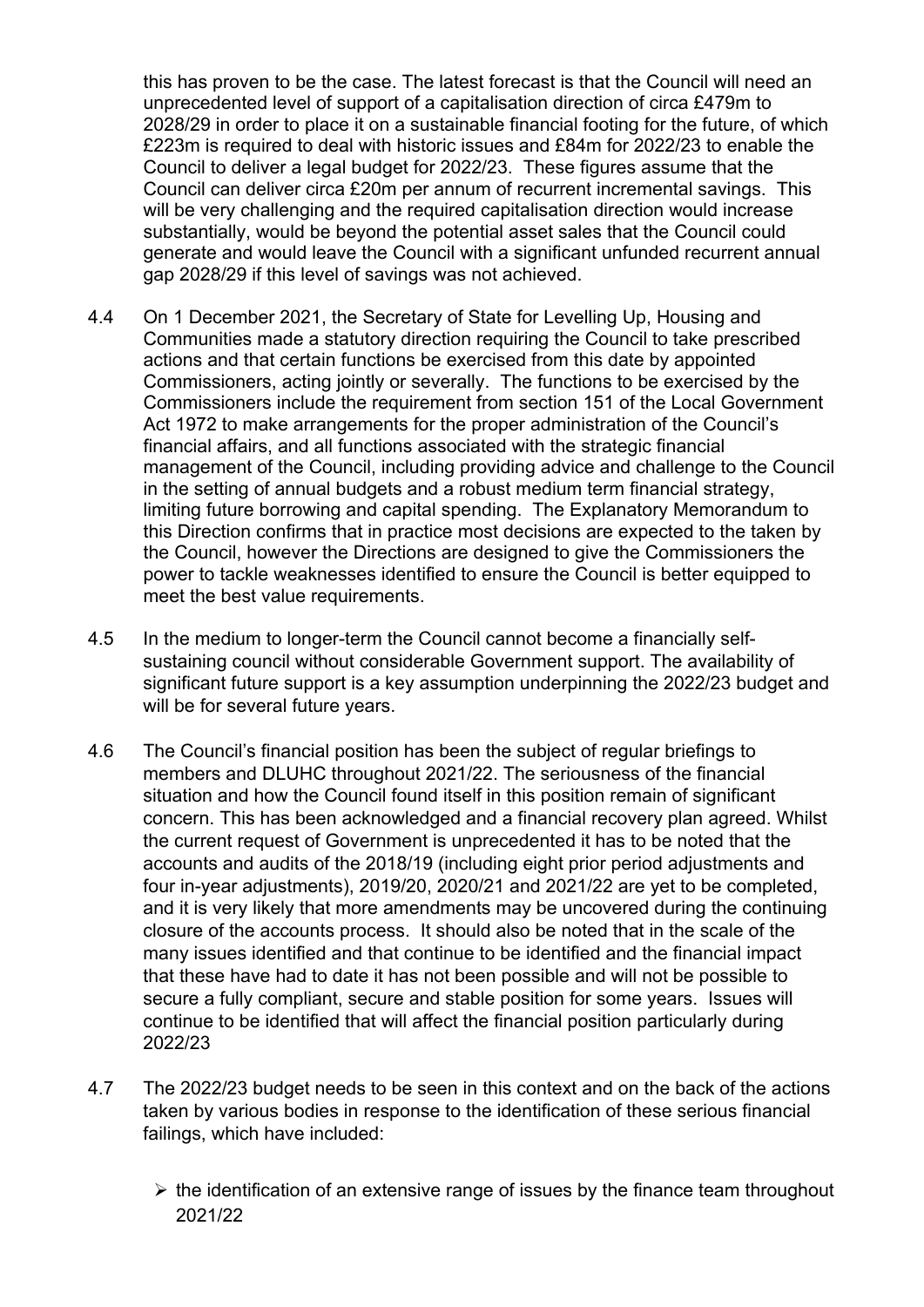- $\triangleright$  the issue of statutory and non-statutory recommendations from the external auditor in May 2021
- $\triangleright$  a significant number of recommendations from internal audit including a Head of Internal Audit Annual Opinion in August 2021 which concluded the system for internal controls, governance and risk management was inadequate
- $\triangleright$  reports from both Department for Levelling Up, Housing and Communities (DLUHC) and Chartered Institute of Public Finance and Accountancy (CIPFA), both of which identified significant weaknesses in financial management processes, governance and internal control
- $\triangleright$  as referred to above, a statutory direction by the Secretary of State including the appointment of Commissioners to remain in force until 30 November 2024, unless amended
- 4.8 The Council's very serious financial challenges have arisen over a period of several years and represent the combined impact of a wide range of issues. Examples to note are as follows:
	- $\triangleright$  inadequate minimum revenue provision the single biggest amount within the capitalisation direction is due to the incorrect accounting for Minimum Revenue Provision for many years. The amount undercharged from 2008/09 to 2021/22 is £70m, with a further £29m needed for 2022/23
	- $\triangleright$  inadequate provisions estimated at £25m (of which £11m is for bad debts) in a range of areas including bad debts such as adults social care, sundry debts and insurance
	- $\triangleright$  incorrect capitalisation of revenue costs totalling £48m, the majority of this is for the period to 2021/22 which includes £22m of costs incorrectly capitalised relating to transformation funding, £8m for incorrectly recognised overage costs and £16m for incorrectly capitalised costs of property and IT staff to projects
	- $\triangleright$  non receipt of expected dividends from Company investments and potential liabilities in respect of winding up some of these companies totalling c£21m
	- $\triangleright$  inadequate budget estimation and failure to deliver planned cost savings
- 4.9 As a result at the time of the s114 notice the Council effectively had no unallocated general reserves and a very significant general fund deficit
- 4.10 The Council has for several years suffered greatly from a lack of:
	- $\triangleright$  understanding of and transparency about its true financial position
	- $\triangleright$  corporate (at all levels) and financial ownership, drive and leadership of the problem as it understood it
	- $\triangleright$  professional financial standards at all levels
	- $\triangleright$  tight financial management by budget holders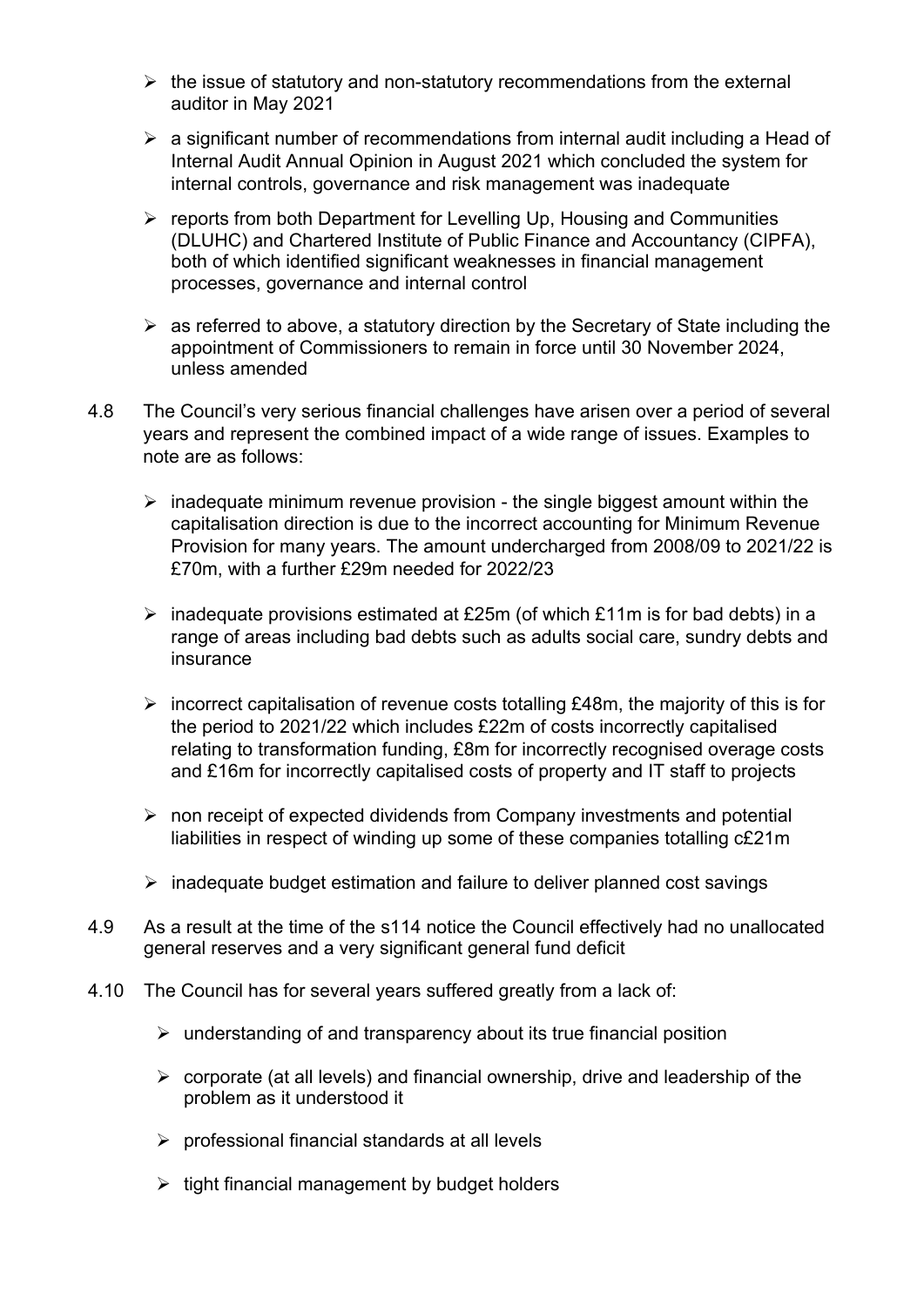- $\triangleright$  skilled project management
- $\triangleright$  development and leadership of the Council's finances and finance team
- $\triangleright$  financial drive, control, positive attitude, ownership at all levels and roles
- $\triangleright$  evidenced based decisions set within a context of value for money
- 4.11 All of which led to:
	- $\triangleright$  no (complete and accurate) accounts for 5 years
	- $\triangleright$  no proper management of its budgets
	- $\triangleright$  poor financial systems
	- $\triangleright$  effectively no general reserves
	- $\triangleright$  the need for an astonishing level of capitalisation direction that exceeds any in the Country from what is a very small Council
	- $\triangleright$  a very large DSG deficit with no plans to tackle it
	- $\triangleright$  very poor governance of all of its companies
	- $\triangleright$  many extremely adverse internal and external reviews with very little response from the Council up to May 2021
- 4.12 These problems are now being addressed but designing, implementing and embedding new processes together with the required changes to organisational financial management culture and process will take an estimated 4 years to achieve. More detailed assessments of the improvement timeframe will only become possible as the situation in Slough develops locally and will inevitably vary. Realistically the Medium-Term Financial Strategy will need to outline the actions required over the next decade in order to set the Council on a firmer and more sustainable financial footing

#### 5. **LOCAL RISKS IMPACTING SLOUGH'S BUDGET SETTING FOR 2022/23**

- 5.1 In addition to the general risks affecting the sector as a whole, which are set out in section 5 onwards, there are a number of specific local risks that need addressing in order to develop a sustainable financial strategy, as follows:
	- $\triangleright$  commitment from the Department of Levelling Up, Housing and Communities to the approval of a capitalisation direction of £307m necessary for setting a legally balanced budget for 2022/23. The approval of future capitalisation directions is also fundamental to allow the Council to set legal budgets in 2023/24 and beyond. Without these directions the Council cannot set a budget
	- $\triangleright$  identification and delivery of up to £600m asset disposals and recognition of capital receipts. This needs to be undertaken with the support of expert advice in order to obtain best value for the Council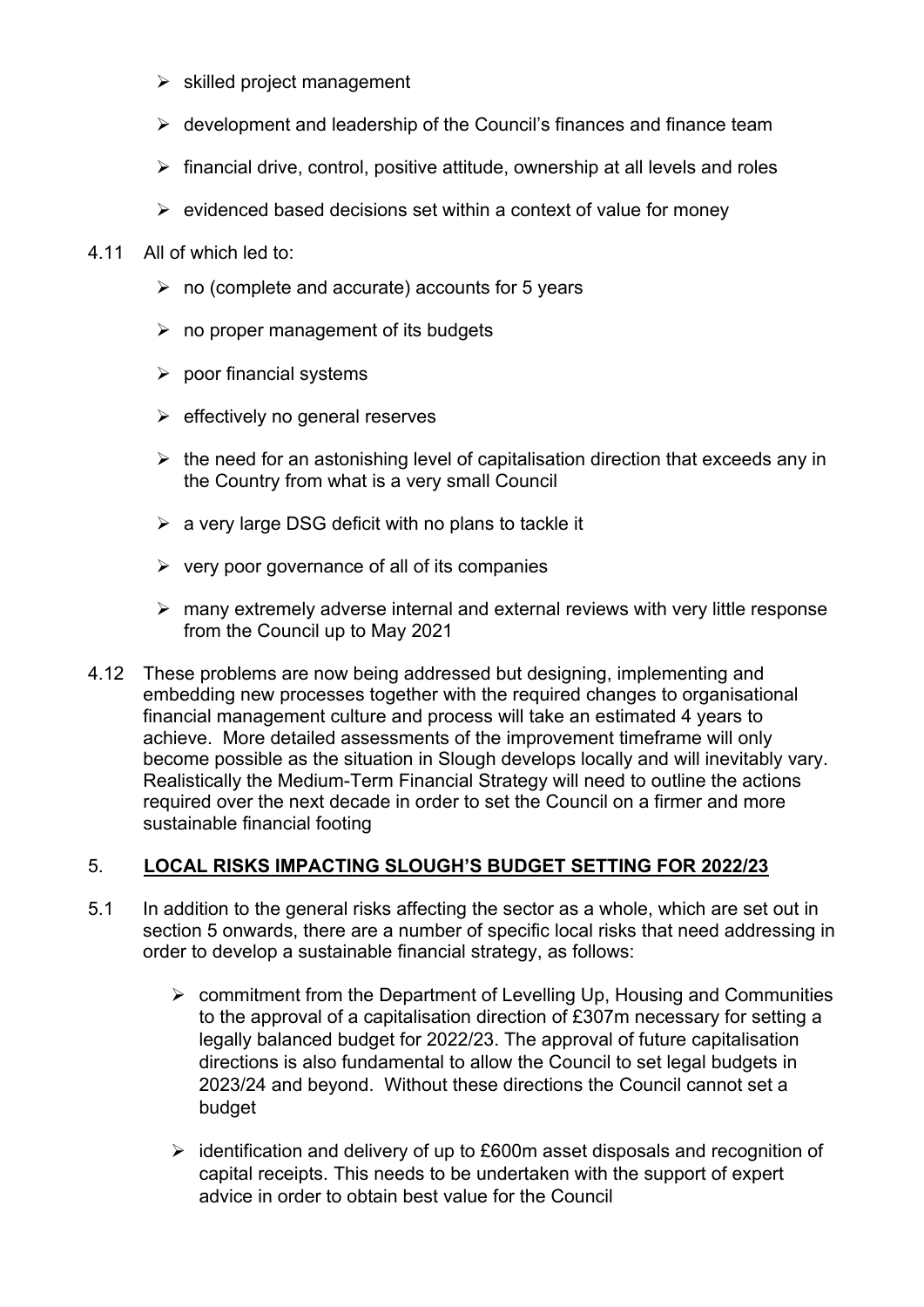- $\triangleright$  the Council's Dedicated Schools Grant deficit has continued to grow. The overall deficit has grown from £4.9m in 2015/16 to £20.6m at 31 March 2021, and could potentially grow to £43m by 2024/25 if no further action is taken. This is now being addressed but given the size of the deficit and the previous lack of action, agreement of a statutory override in order to enable the deficit management plan to be enacted will be required as repayment becomes due during 2023/24.
- $\triangleright$  the Slough Children First Company remains in a challenging financial position and will need to manage its budget very robustly to meet its statutory responsibilities and remain a going concern. A revised business plan was considered at the previous Cabinet agenda and the Council have raised significant concerns about the ability of the company to deliver its planned savings of £4.7m on its £40m gross budget. It has previously overspent its budget and is currently projecting a £1.3m overspend in 2021/22
- $\triangleright$  the Council and the Children's Company do not have a track record of delivering savings. In order to achieve the financial recovery plan targets, very significant annual revenue savings will be required, subject to support from DLUHC and DfE
- $\triangleright$  the Council's 2018/19 (including eight prior period adjustments), 2019/20, 2020/21 and 2021/22 accounts have yet to be prepared/finalised and signed off. It is expected that the audit for each of these year's accounts will be completed by winter 2022 thus allowing greater certainty on which to base the future financial strategy. However, any issues arising from these audits will potentially impact the budget and MTFS
- $\triangleright$  the current finance team is heavily dependent on interim support, particularly at the senior level, which is unsustainable in the medium term. Whilst a restructure of the department and a major recruitment exercise is being planned this will not begin to have a sustained impact until 2023/24
- $\triangleright$  the financial issues faced by the Council over the past 12 months have highlighted weaknesses across all aspects of the function and the Council including financial reporting, controls and financial oversight. These areas are being improved through the implementation of the finance recovery action plan but this will take time to fully implement and embed
- 5.2 There are areas of risk that remain subject to **volatility.**
	- **Capital Receipts** In certain areas, such as capital receipts the planned receipts estimated to the Council can be volatile depending on both the prevailing local economic conditions and timing and this has an adverse impact on the financing of the Capital Programme. This risk has been exacerbated by the impact of the Covid-19 pandemic. However, the Council has procured experts to assist it generate the necessary receipts
	- **Fees and charges** The Council is currently budgeting to collect approximately £45.9m (2022/23) in fees and charges including rents from commercial properties, fees in respect of contributions to adult care costs,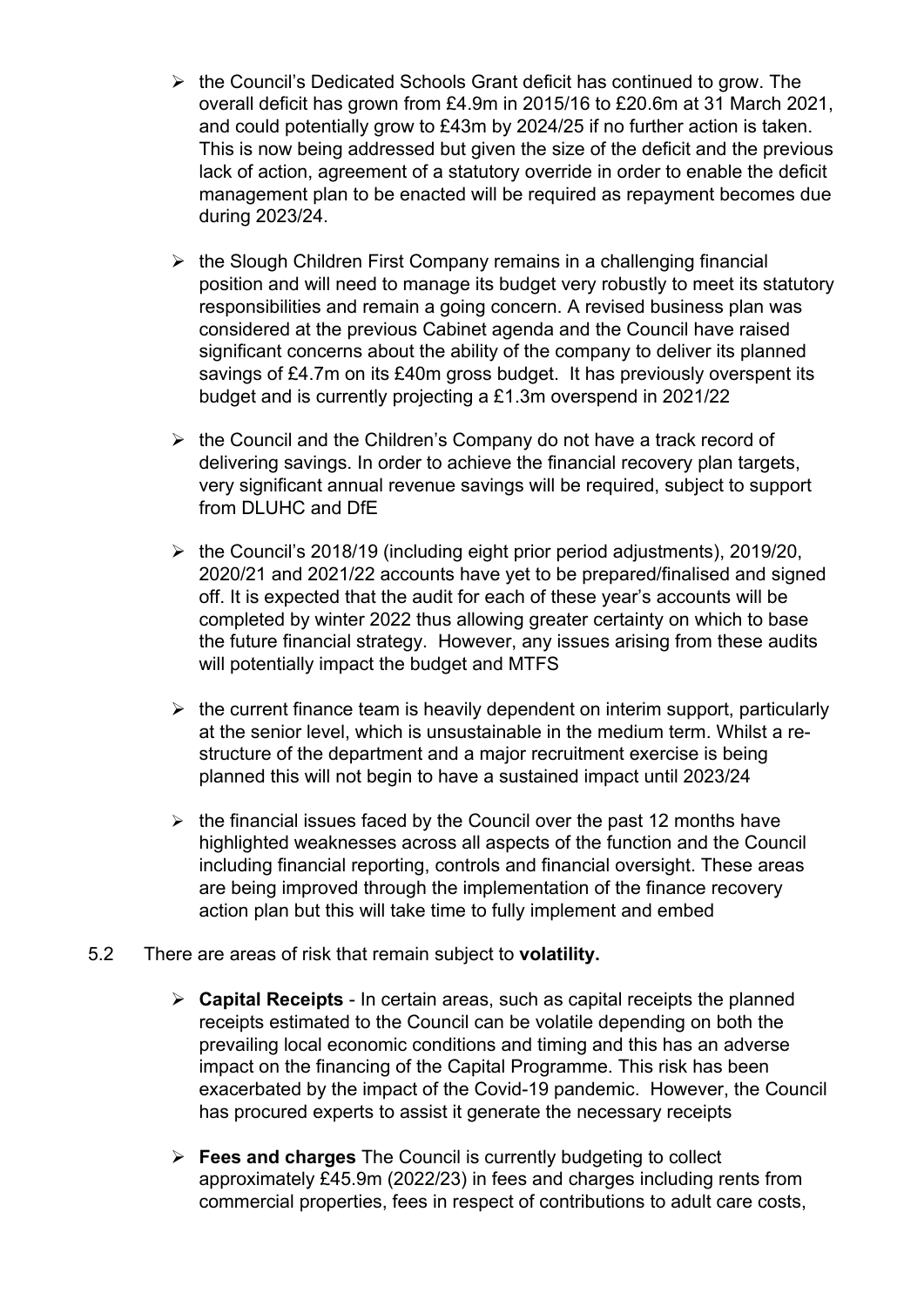payments for social care from the NHS, planning fees, car parking charges, building control and planning fees etc. These are closely monitored and are sensitive to local economic conditions. Variances are reported through the General Fund revenue budget monitoring reports to Cabinet. The Government have provided grant funding to compensate councils for the loss of income as a result of the Covid-19 pandemic which has mitigated some of this risk

- **Demand Led Budgets** Adults and Children's Social Care budgets are demand led. The impact of high-profile national cases can lead to a significant increase in safeguarding concerns and the subsequent referrals and demand for placements within Children's Services. Demand for Adult Social Care is increasing with an ageing population living longer and with more complex needs. Whilst future years' estimates have been made based on cost and volume assessments there is a risk that these assessments may be exceeded particularly in respect of Slough Children's Services. There is also the risk of provider failure as prevailing market conditions may deteriorate. The Council, however, has invested significantly in social care in recent years including additional social workers to assist in managing these risks given the considerable demand and price pressures
- **Council Tax Collection** There is a risk that future local economic conditions will deteriorate and that the current projected levels of council tax collection will fall leading to a deficit on the Collection Fund. This risk has increased since 2013/14 with the localisation of council tax benefits and welfare reform. The risk has been exacerbated by the Covid-19 pandemic. The Council has budgeted on the basis of collecting 98% of 2022/23 Council Tax. The total business rate base has been set at £103.9m for 2022/23. The performance against these collection rates will be monitored on a monthly basis and the Council has a good track record of managing this risk
- 5.3 The Council has been in continual discussion with DLUHC about a significant package of support through a Capitalisation Directive and other matters which may allow the Council to develop a sustainable medium term financial strategy. Even with additional support, improving the Council's underlying financial position will take several years to rectify. The support has yet to be confirmed but may come with additional conditions.

# **6 RISKS AFFECTING THE SECTOR**

# **Continuing uncertainty due to the COVID pandemic**

6.1 The Covid pandemic has had a significant social and economic impact at all levels: international, national, local and individual and its repercussions, whilst as yet unquantifiable, will undoubtedly be felt over the medium term in the guise of recession, increased demand for mental health and social care services and children's attainment levels and life chances. Those least well-off will sadly be hit the hardest putting increased pressure on the Council's budget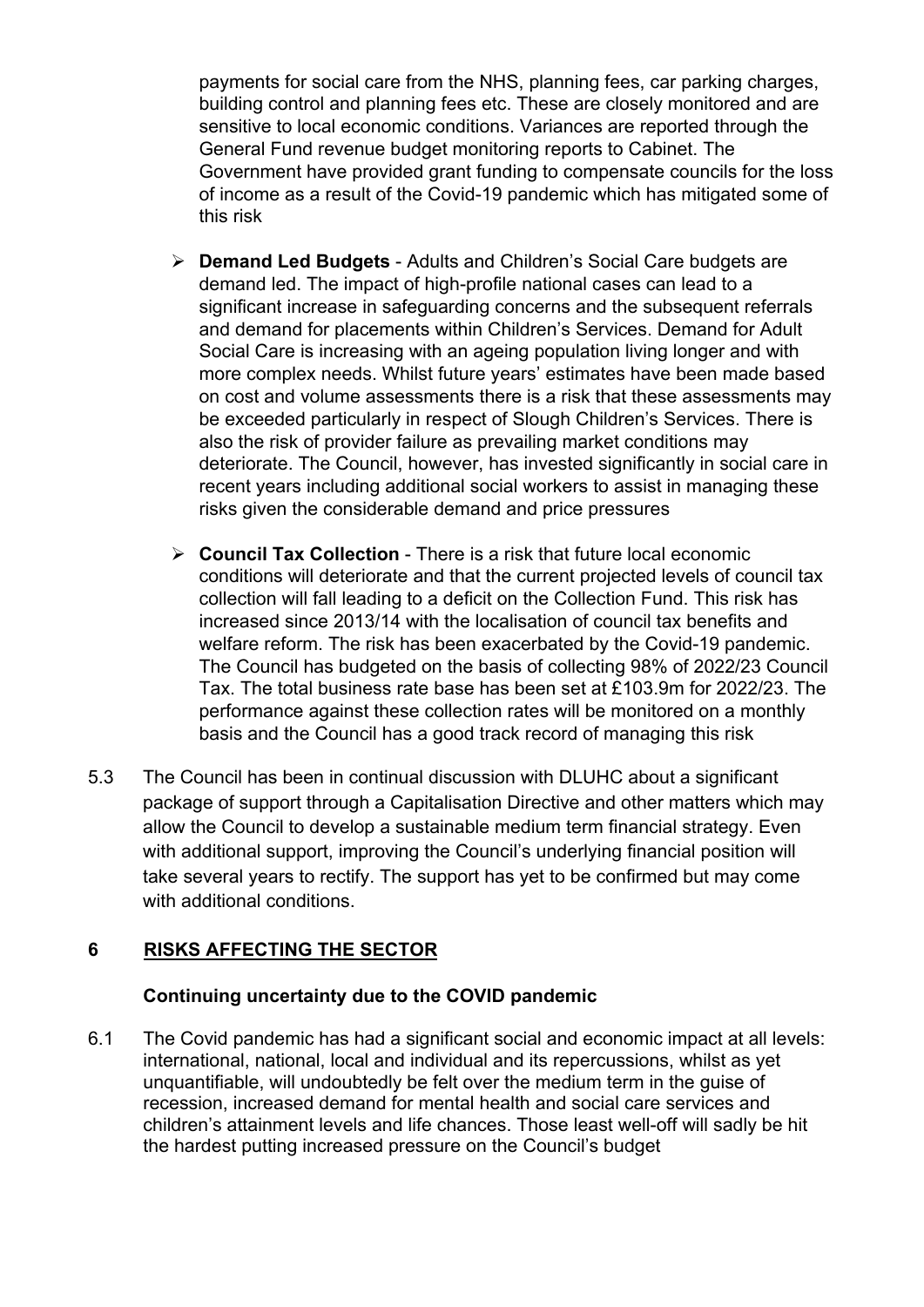## **Short Term nature of the Local Government Finance Settlement and Fair Funding Review**

- 6.2 The forthcoming year, 2022/23, will be the third year where local authorities will only receive a single-year finance settlement. The October 2021 Spending Review was the first multi-year Spending Review since the end of 2019 with single year Spending Rounds in October 2019 and 2020. Despite the October 2021 Spending Review projecting public sector resources to 2024/25, local authorities have continued to only receive a single settlement for 2022/23. The Council's funding beyond 2022/23 will be determined by the outcome of the Review of Relative Needs and Resources (previously the Fair Funding Review) and the reforms to the Business Rates Retention System under the Levelling Up agenda. At this time there is no indication of future funding levels, and the Council is unable to financially plan with any certainty beyond 2022/23
- 6.3 The Government have recompensed local authorities for in-year costs and injected significant amounts of money into the economy as well as announcing additional limited support for Covid pressures in 2022/23 as part of the Local Government Finance Settlement. Together with Brexit, the impact of which is also continuing to be felt, means the Council and local government more generally faces significant uncertainty over the medium term in terms of future funding levels. Where possible these uncertainties have been estimated in the ask to Government

## **Legislative Changes/Burdens**

- 6.4 There have been a number of major legislative changes/burdens that go back in some cases some time but given Slough's particularly fragile financial state continue to potentially impact on Council funding in future years. These include:
	- **The introduction of the Business Rates Retention System** from 2013/14 represented a significant transfer of financial risk from central government to local government, as business rate income is volatile and subject to some local variation based on such factors as the prevailing economic conditions and levels of appeals. Since 2013/14, local government has had to bear the cost of 50% of any losses in business rate income including those arising from successful appeals. Business Rates income is considered to present a high risk due to a number of factors including, the level of business rates appeals, the current restructuring within the retail sector, and the potential ongoing impact of Brexit. The Covid-19 pandemic and subsequent economic contraction has only added to this inherent risk
	- The **Check, Challenge and Appeal (CCA) system** was introduced from 1 April 2017 by the Ministry for Housing Communities and Local Government (MHCLG). The CCA system is intended to manage the flow of cases through the system in a structured and transparent way, and each step in the application process must be fully completed in sequence to submit an appeal. The Council has made a provision of £8.2m for business rate appeals and this is considered sufficient based on the current information available to the Council. However, the retail sector is currently going through significant change with many retail businesses restructuring how they engage with their customers by moving more to on-line channels rather than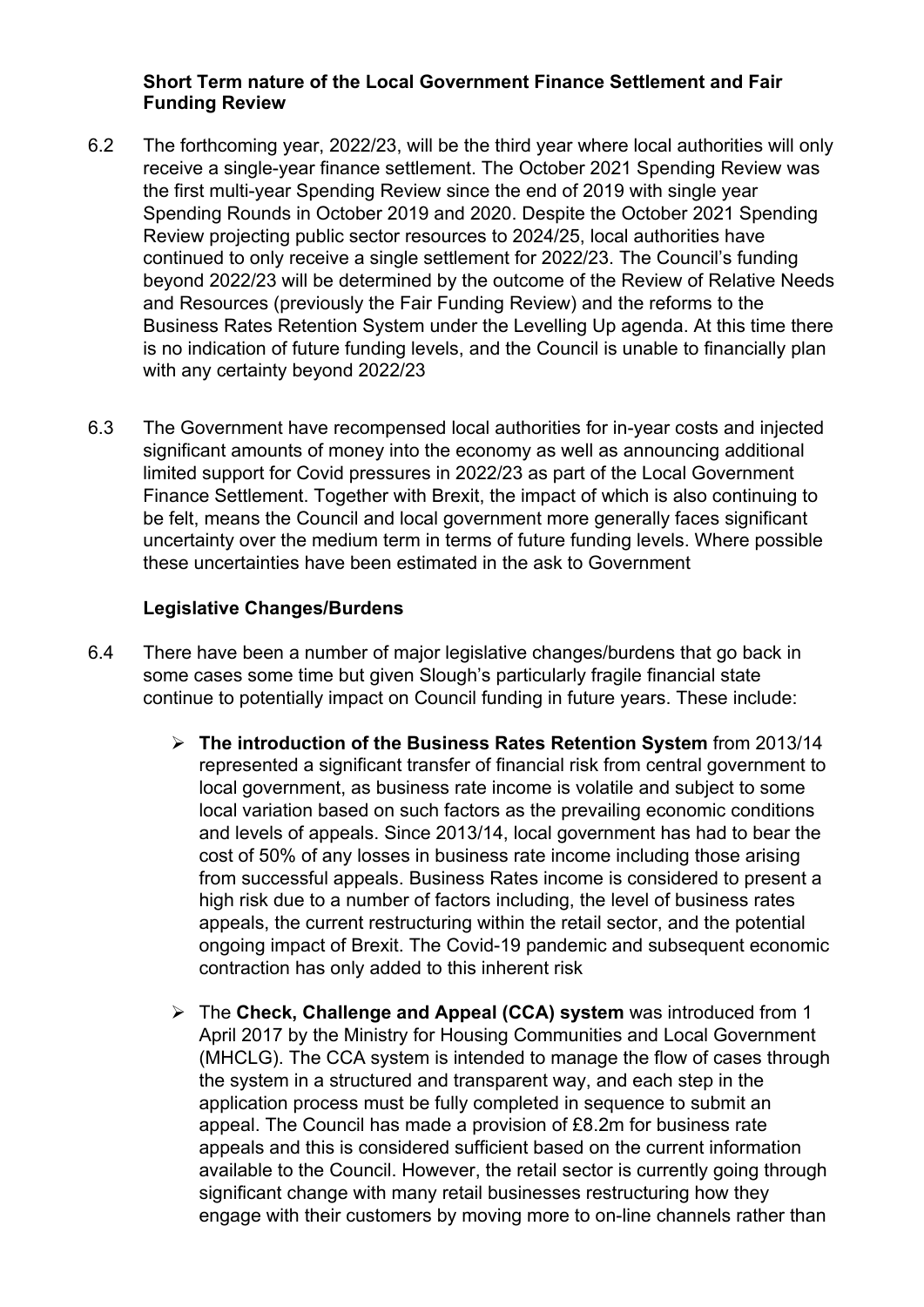having physical stores. This could potentially have a significant impact on business rates income. The economic impact of the Covid-19 pandemic and any ongoing impacts from Brexit will also hit business rates income as a result of the economic downturn.

- **Welfare Reform and the localisation of Council Tax Benefit.** As part of the previous Government's welfare reforms programme, localisation of Council Tax Benefit was implemented in 2013/14. The Government reduced the amount spent in 2013/14 on Council Tax Benefit by 10% nationally. Pension age claimants were protected from any reduction in help with Council Tax Benefit meaning that reductions in support could only be applied to working age claimants. If the Council had passed on the full reduction in funding this would have equated to a cut in help to working age low-income households of around 17%. Funding for Council Tax Support is incorporated within the Business Rates Retention System and an element of it is now funded via Revenue Support Grant and/or Top Up Grant. This means that as these grants are cut, the amount available to fund Council Tax Support is also cut and local authorities must either pass on this reduction to claimants or find alternative savings to offset the reduction and any change in demand. For 2022/23 the Council has approved an increase to the income bands within its Council Tax Support Scheme and will therefore continue to provide additional help for working age citizens and because the scheme protects residents from the cost of living increase, this lowers the risk assessment.
- A further direct impact of welfare reform was the impact of the **introduction of Universal Credit**, and the move of Housing cost support for low income, working age citizens which will, in the future, be administered by the Department for Work and Pensions (DWP) rather than the local authority. The natural migration to Universal Credit is ongoing and as at December 2021 the current HB caseload is 11,000. The Council retains responsibility for pensioner, temporary and supported accommodation claims as well as responsibility for the administration of Council Tax Support. Due to the impact of the pandemic the planned 'managed migration' of the remaining working aged housing benefit claimants to Universal Credit has been put on hold and Government has yet to confirm when it will resume. The pandemic has also seen an increase in demand for Council Tax reduction, rises in temporary accommodation claims and increases in the number of changes in income experienced by existing claimants which has increased the administrative burden on the service. The Council will continue to look at ways in which it can reduce its administration costs in order to mitigate any loss in Housing Benefit Administration grant received by the Council
- **Better Care Fund** The Government has continued its commitment to an alignment of funding for health and social care which is to be shared between the NHS and local authorities with social care responsibilities. The Spending Review 2021 confirmed that the BCF grant will continue in 2022 to 2023 and be maintained nationally at its current level (£2.077bn).
- **The Disabled Facilities Grant** will also continue and will be worth £573m nationally in 2022 to 2023. The CCG contribution will again increase by 5.3% in line with the NHS Long Term Plan settlement. The Policy Framework and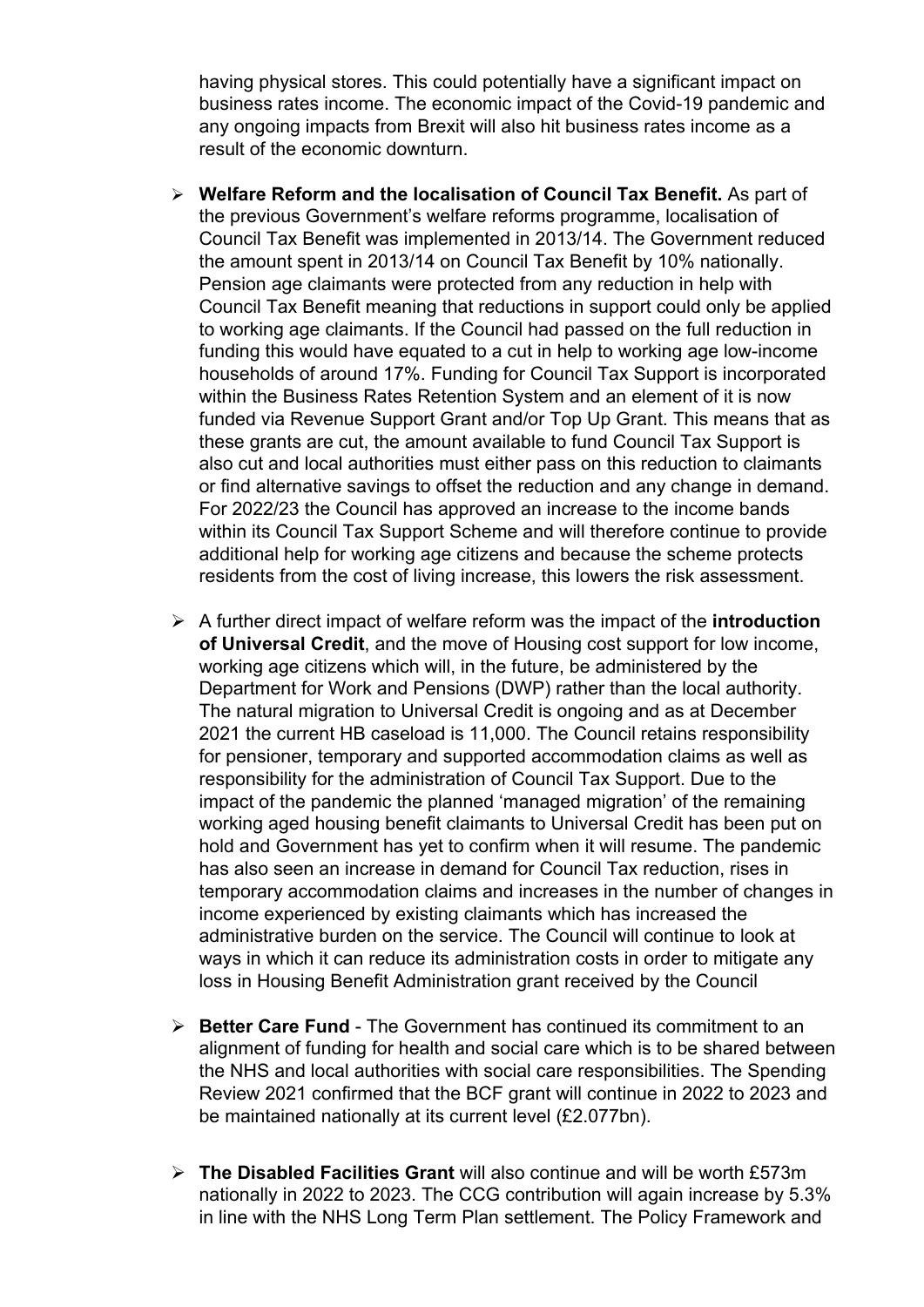Planning Requirements will be published in early 2022. The estimated amount of Better Care Fund for the Council in 2022/23 is £7.2m (revenue element). However, this is not new money to the Berkshire health and care economy, but rather represents a requirement to focus existing resources towards more integrated out-of-hospital services, including social care and to develop a clear focused action plan for managing delayed transfers of care (DTOC) in line with the NHS Five Year Forward View. The local flexibility to pool more than the mandatory amount will remain and plans for the 2022/23 Better Care Fund in Berkshire will require agreement from the Health and Wellbeing Board, with local plans signed-off by the local authority and Clinical Commissioning Group. Whilst the funding is certain for the Better Care Fund for 2022/23, funding in 2023/24 and future years has yet to be agreed between the partnership. The recent NHS White Paper proposes to bring health and care services closer together and will mean a period of change and some uncertainty.

- **Inflation** has been applied to various budgets, specifically to pay, energy and some contract budgets. Whilst Government announced a pay increase of 2 per cent for public sector workers this is separate from the negotiation in respect of Local Government. Some inflation assumptions are necessarily based on estimates at a point in time (e.g. energy costs). These markets are currently very volatile and remain largely driven by international factors that are difficult to predict with any certainty. The risk assessment puts a figure to the potential for a higher level of inflation that would not seem to be unreasonable to include in the budget as it may materialise
- **Borrowing** In an environment of extremely low interest rates and to ensure that the Council has a degree of flexibility whilst being able to obtain value for money from its activities the use of short-term temporary borrowing (short term rates being lower than long term fixed rates at present) has proved beneficial. For the purposes of the 2022/23 budget the Treasury Management Policy will recommend minimising interest costs by taking on short term debt using the intra-authority market (where good value can still be obtained) and consideration of longer term PWLB debt where prudent and in order to maintain a balanced debt position. As the overall strategy is to reduce the total debt burden through a range of means then a degree of flexibility through the use of temporary loans is felt appropriate
- **Investments –** The Council is currently revising its Treasury Management strategy to reflect its current position**.** The Treasury Management Policy identifies the security of capital as the main priority; with liquidity and yield as lesser priorities. To maintain security the Council adopts robust credit criteria and applies this to all investment counterparties. Potential future longer-term investment opportunities will be considered on the fundamental principles of security, risk and yield.
- **Other investments** The Council has made a number of investments in which it anticipates it will make a financial return such as the £95m investment property portfolio. Future economic conditions may be such that there is a risk that forecast returns on these investments might not materialise. The relative risk assessment against these investments is therefore high. These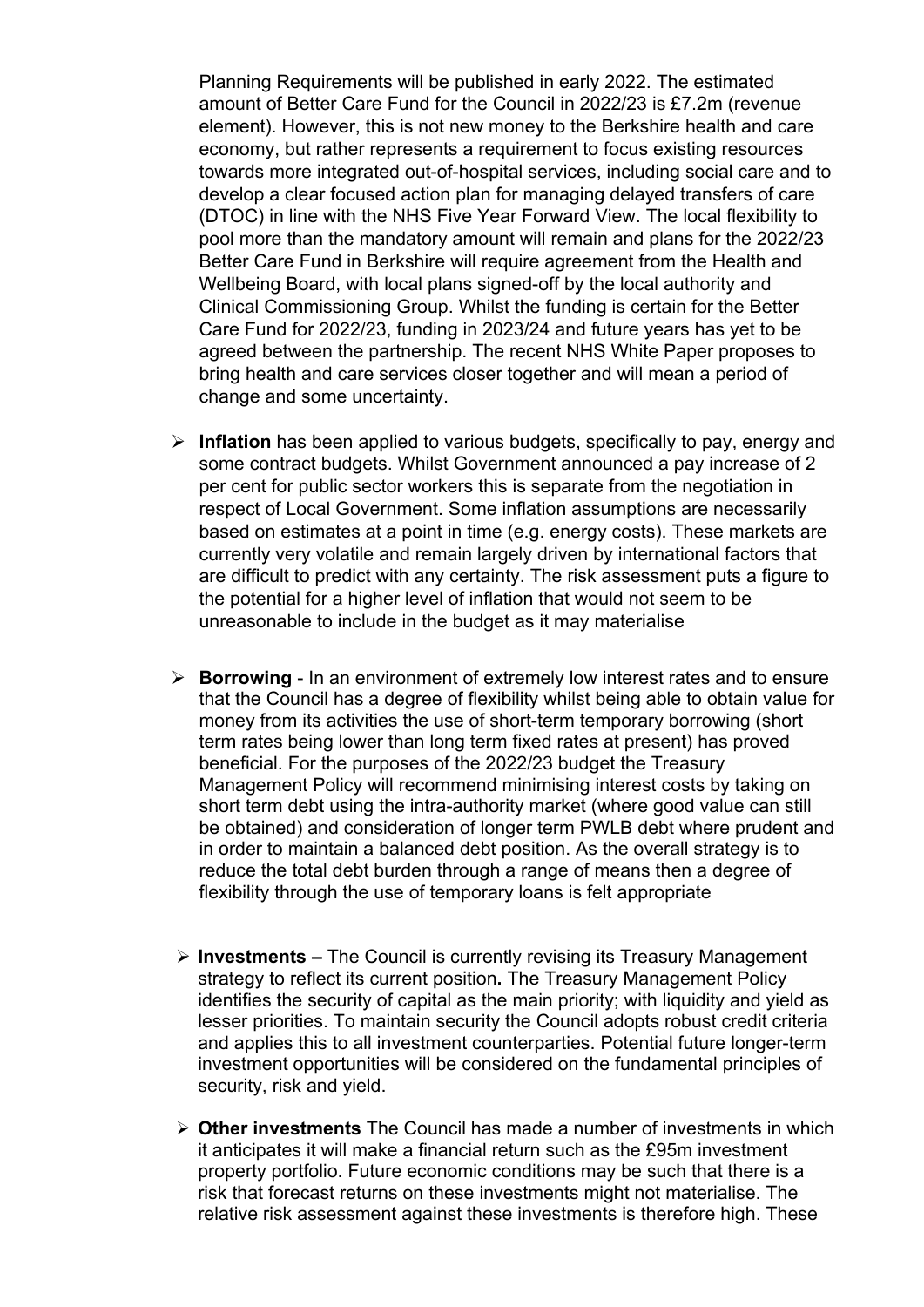risks will be managed through robust due diligence throughout the investment lifecycle.

# 7 **INHERENT RISKS**

- 7.1 As a Unitary authority the Council provides the broadest possible range of services and has an inherently higher level of risk than many other authorities simply due to the complexity and nature of the services it provides. Additionally, the Council has taken policy decisions to establish several alternate delivery models including wholly owned companies and PFI arrangements which whilst potentially having advantages also have the potential to increase the Council's risk profile.
- 7.2 Other inherent risks include the:
	- $\triangleright$  Significant staffing shortages within the department and the potential difficulties in recruiting sufficient qualified staff given the Council's financial position and reputation
	- $\triangleright$  risk of grant clawback including Government and European funding and housing benefit subsidy
	- $\triangleright$  Council's risk as an employer which has and will require the Council to budget for the cost of severance packages incurred in the delivery of the required budget savings, service transformation and restructuring. The Government have indicated that they may introduce exit cap regulation which would make workforce restructuring more difficult. There are further risks from other employee related claims
	- $\triangleright$  full effects of any economic measures with the potential for higher demands on services e.g. social care for both Children's Services and Adults Services and falling income levels
	- $\triangleright$  risk of major litigation, both currently and in the future
	- $\triangleright$  risk of claims arising from the Council's ownership of land and property and potentially historic service failings
	- $\triangleright$  need to retain a general contingency to provide for any unforeseen circumstances, which may arise

# 8 **SLOUGH COUNCIL FINANCIAL MANAGEMENT**

- 8.1 The extensive issues in Slough's financial management across the many elements of this report have been well analysed, documented and reported on to the Council and elsewhere within the corporate body.
- 8.2 There are many aspects to this and much remains to be done. Fundamentally putting the other related issues to one side at the budget level the robustness of the estimates depends on the quality of the budget setting process, the detailed, rigorous and quality assured back up to the savings proposals, likewise the review of all existing estimates and the basis of these, adopting a zero-based approach,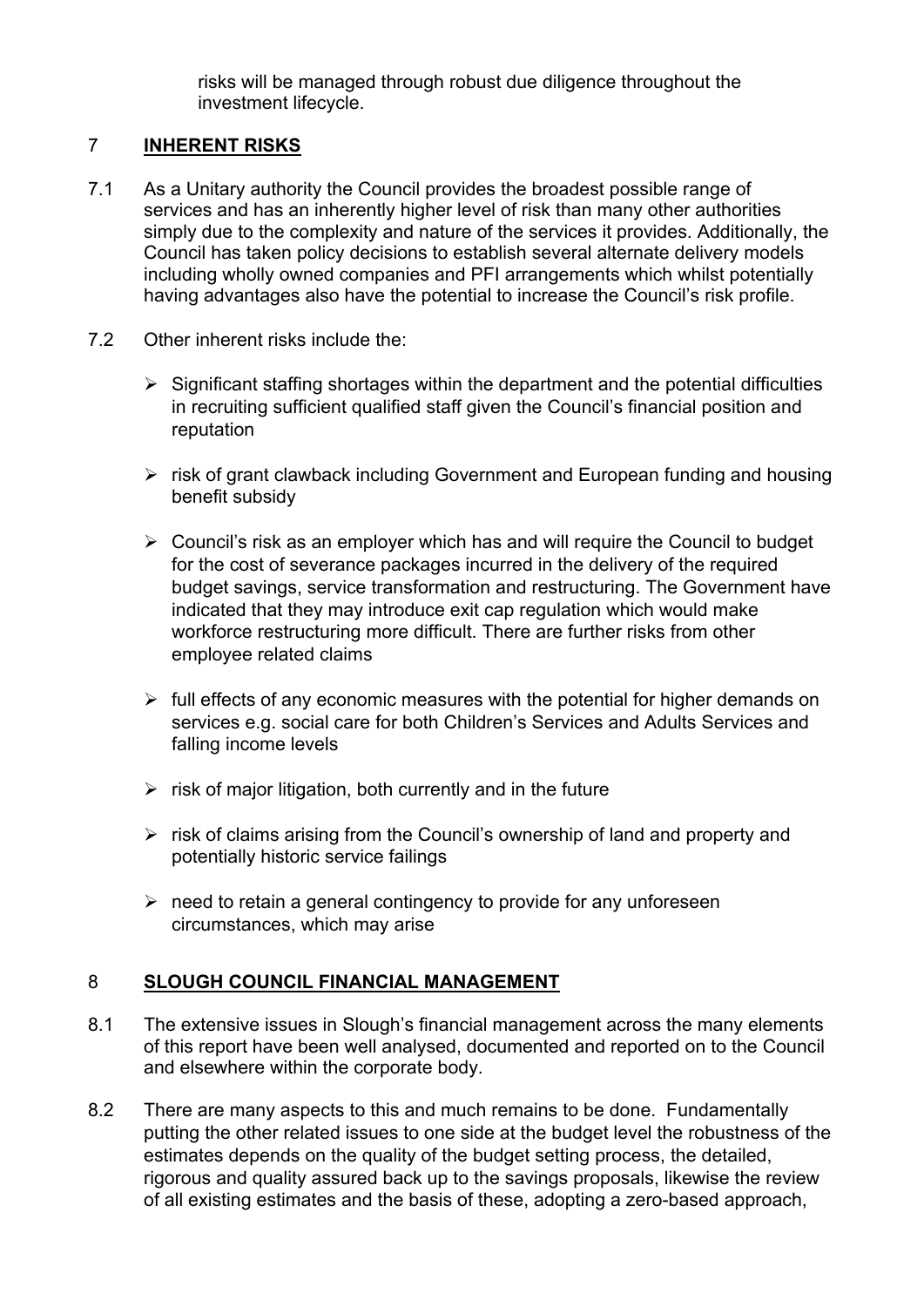the ownership of estimates by all concerned, and the agreed imperative of living within the approved estimates or finding equal value alternative options.

- 8.3 Slough has begun the process of designing what is needed eg functional capacity and capability assessments, business cases, and action plans. However, embedding these fully across the Council will take another two years. Zero Based Budgeting as a technique for delivering savings, for example, will require a great deal of data cleansing and analysis to provide a fit for purpose base to work from. Attitudes of all departments in working to agreed budgets will similarly take time to embed culturally.
- 8.4 The 2022/23 and very likely the 2023/24 budgets will contain inherent but in the longer term reducing financial management risks. Mitigations to minimise this position have operated as far as possible during 2021/22 and will develop further in 2022/23.

*Preparation for 2022/23*

- 8.5 The Council has taken a much improved approach to developing its Medium-Term Financial Strategy (MTFS) given the challenging circumstances in which it finds itself. The first fundamental review of departmental budgets has begun, and the budget has taken place in the light of the S114 notice issued in July 2021 and the on-going discussions with DLUHC as to the level of support that may be forthcoming including the conditions attached to that funding. All savings and pressures previously identified within the 2021/22 budget have been reviewed and where appropriate have been amended.
- 8.6 All aspects of the Council's budget, efficiency savings, additional income, service reductions and pressures have been subject to review, with Directors, Assistant Directors and Group Managers being required to review the plans they put forward in previous years and confirm delivery of the proposals. This work will continue in 2022/23 to ensure that a high standard of budgeting is developed over the coming year. Budget proposals have subsequently been reviewed by:
	- $\triangleright$  the Finance Business Partnering Team
	- $\triangleright$  Executive Directors (Corporate Leadership Team)
	- ▶ Lead Councillors
- 8.7 The Council's HRA and Capital Programme is undergoing a similar review process alongside a review of all the Council's companies.
- 8.8 The assumptions on which the budget is based are contained within the main budget report presented elsewhere on the agenda, however, key assumptions include:
	- $\geq$  agreement of the Capitalisation Directive for 2022/23 and future years as proposed to DLUHC in February 2022 at estimated figures of £223m to 31/3/22 and £84m for 2022/23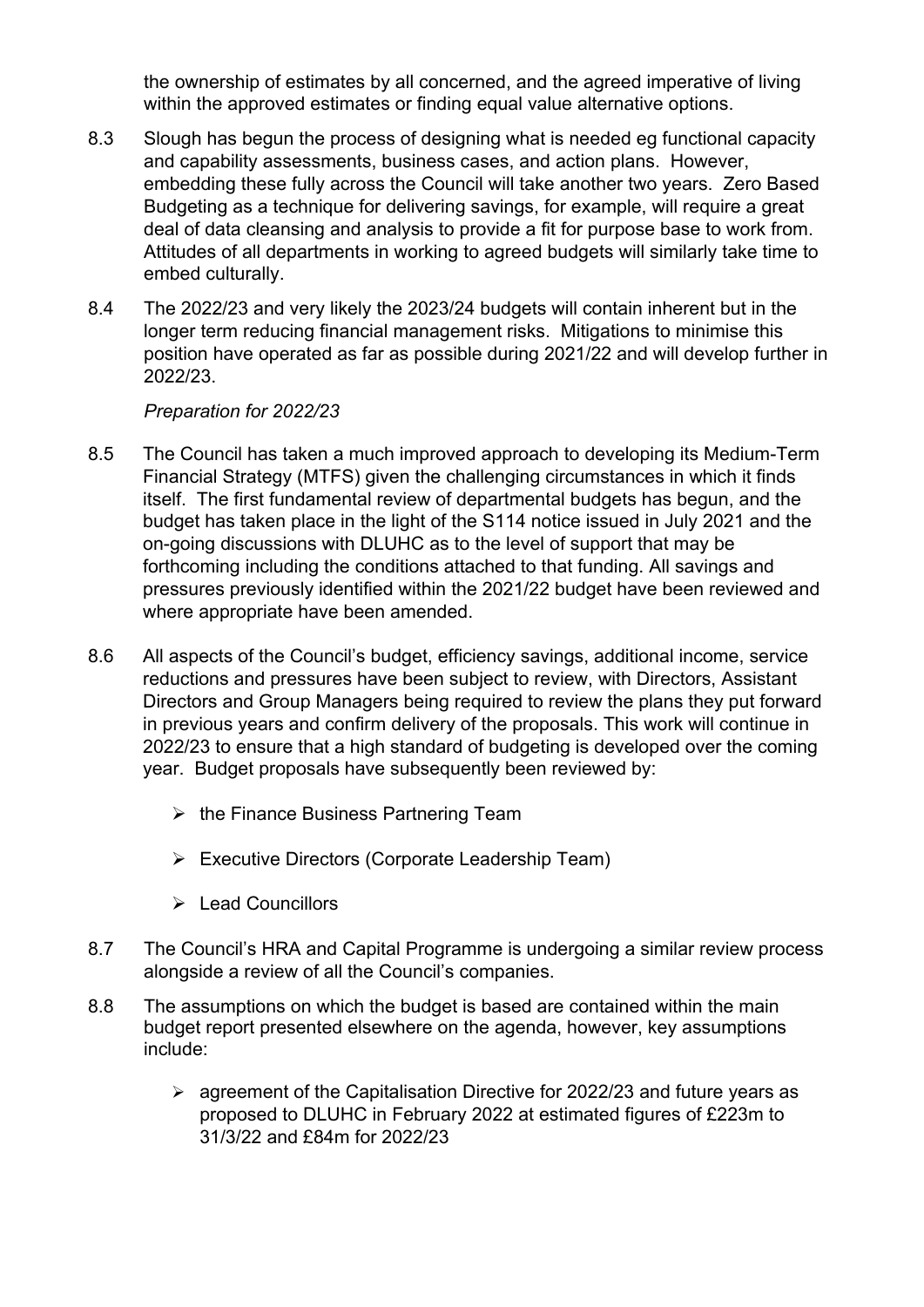- $\triangleright$  agreement by DLUHC that they will agree to capitalisation directions or other support to equal the actual figures for the outstanding, current and forthcoming years as the accounts for the years are closed
- $\triangleright$  agreement by DLUHC that they will agree to capitalisation directions or other support to equal the estimated figures for future years as the budgets are prepared for these future years
- $\triangleright$  agreement by DLUHC that they will agree to capitalisation directions or other support or agreed mechanisms to supplement the level of revenue budget savings that the Council can achieve as discussed and as will be reviewed. Further that they will agree to finance/support on a recurrent basis any recurrent gap currently estimated to be £41m and effective as at 2028/29 in a sustainable manner
- $\triangleright$  Council Tax increase at 2.99% per annum
- $\triangleright$  finance settlement the figures are as per the Governments Final Settlement announcement
- $\geq$  pay assumptions 2% per annum
- $\triangleright$  inflation non pay budgets have been increased where necessary in order to maintain service levels by either CPI (assumed at 2%) or as contractually specified – most notably energy price inflation is significantly above CPI
- $\triangleright$  reserves and provisions that the reserves and provisions identified as needed as the accounts are closed and budgets prepared will be added into future years capitalisation direction and supported by DLUHC
- $\geq$  asset sales and capital receipts of up to £600m across the longer term are planned and to finance the capitalisation direction and reduce borrowing
- $\triangleright$  the Council has scaled back its Capital Programme to a minimum in the light of its financial situation. Over the next five years it will carry out projects totalling £165m (£73m General Fund and £92m Housing Revenue Account). The net cost of which (after the application of specific grants and contributions) will be predominantly funded from borrowing. The Council's external borrowing is projected to reduce to significantly over the period from asset sales. The associated capital financing costs together with the revenue implications of the specific schemes are provided for within the capitalisation directive and relevant revenue accounts
- 8.9 It should also be noted that to deliver the Council's policy priorities and a balanced budget in each year of its MTFS 2022/23 to 2028/29 very significant savings in the order of £20m will be required per annum in addition to further capitalisation directions. The £20m per annum savings will require cost cutting to a degree not seen anywhere else as the Council basic net revenue funding is £107m and of this debt charges will total circa £ 32m or 30% of net revenue for 2022/23 (excluding investment income). In addition, the deficit on the Pension Fund is £5m or 5% of net revenue. In essence 35% of basic net revenue is committed before savings can be made.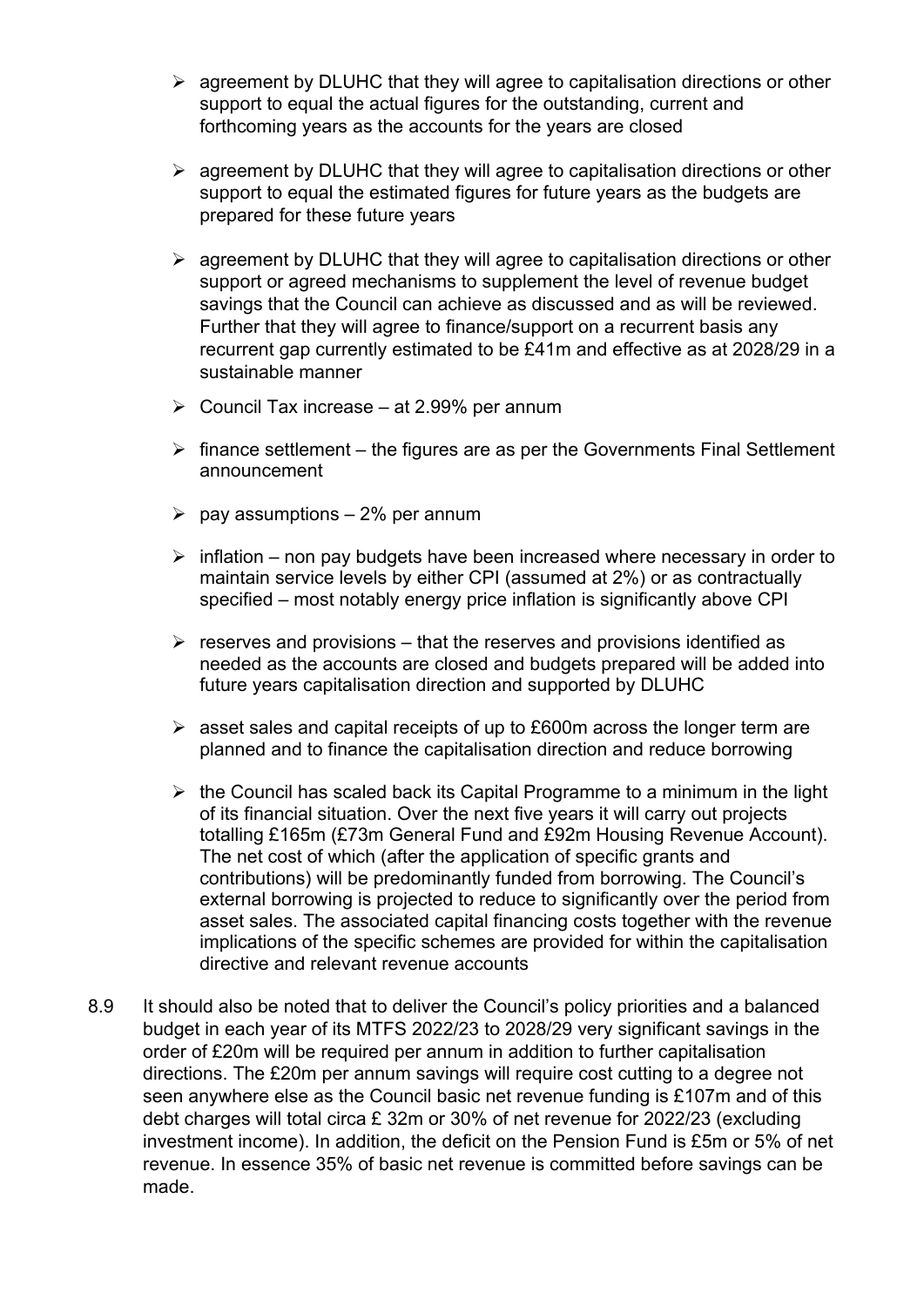- 8.10 The continued need to deliver a high level of savings poses an inherent risk to the delivery of a balanced budget position as over time they become more complex and difficult to deliver. Consequently, it is important there is an absolute continued focus on savings delivery to ensure they are identified and delivered as planned.
- 8.11 To provide some resilience to the 2022/23 budget and future position, a contingency has been included in the Capitalisation Directive for 2022/23 and beyond to allow for and to mitigate any potential shortfall or slippage in the delivery of higher risk savings.
- 8.12 The longer-term position will need continual review given the magnitude of the position the Council finds itself in, the uncertainties associated with that and the inability at this stage to advise on the long-term going concern of the Council.
- 8.13 In order to allow the Council to set a budget for 2022/23 and to start to plan for 2023/24 and beyond the following mitigations will be needed during 2022/23:
	- $\triangleright$  all budgets approved by Council as at the 1/4/22 are cash limited, including all Companies, and all Departments and Companies will have to manage within those sums for the whole of 2022/23
	- $\triangleright$  a level of contingency as funded from the capitalisation direction will be held centrally against unforeseen events and risks and will be used to increase the council's reserves as at 31/3/23 if not required
	- $\triangleright$  no sums can be released from those contingencies except in extreme circumstances and only then with the approval of Cabinet following a report by the Director of Finance and appropriate Executive Director
	- $\triangleright$  all expenditure of whatever type and funded by whatever means will be subject to approval by an expenditure control panel,
	- $\triangleright$  any expenditure incurred outside of this process will be reported to Cabinet as part of the budget monitoring process
	- $\triangleright$  a review will be undertaken of all estimates as part of the ongoing work of the finance department, along with the continued work on the accounts
	- $\triangleright$  continuous budget meetings will be held with Executive Directors to review issues, savings, mitigations, and delivery of efficiencies.
	- $\triangleright$  thematic reviews of budgets covering types of expenditure, income, and contracts in order to assess the potential for savings.

#### *Adequacy of Reserves and Balances*

8.14 The prudent level of reserves a Council should maintain is a matter of judgement. The consequence of not having adequate reserves can be significant. In normal circumstances the Council would be setting its budget and identifying reserves and provisions in a systematic manner. However, in the current circumstance the setting of the level of general fund and earmarked reserves is much less secure due to the extreme circumstance in which the Council finds itself. As at 31 March 2021 the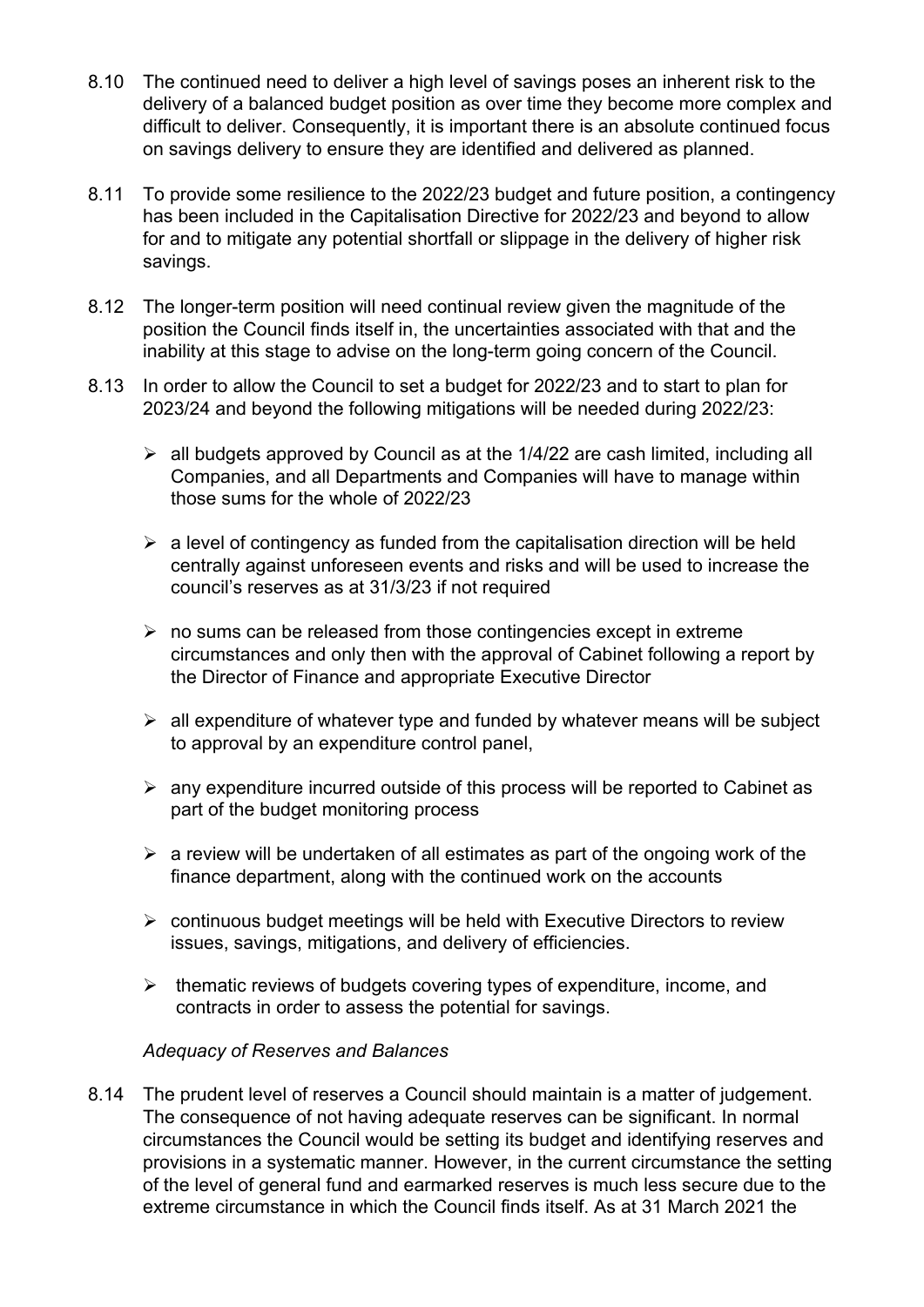Council effectively has no general fund balances to call upon to manage the risks highlighted above. An initial estimate has been included in the submission to DLUHC for £20m to assist in managing any issues during 2022/23. The mediumterm financial plan also expects at least £1m per annum to be put in reserves from revenue balances. This is the bare minimum position and will be subject to on-going review and risk assessment

- 8.15 As the financial situation improves and the Council becomes more capable of managing its finances then the Council will look to create a range of general and specific earmarked reserves in order to manage future risks. These reserves will be determined having regard to a risk-based assessment. Within this assessment it is to be noted the risk to the Council's finances associated with funding reductions from Central Government and other external funding bodies is high, and this is compounded by the effects of major legislative changes as described earlier in this report. The impact of the Covid-19 pandemic has significantly worsened the future economic outlook for the UK and worldwide and the economic impact of Brexit remains uncertain
- 8.16 In setting the budget for 2022/23, estimates were made at the time of the required level of reserves and provisions, and this was included in the submission to DLUHC as part of the capitalisation directive. Provisions relate to known events, which have occurred and that have given rise to a liability for the Council, where the exact amount or timing of the payment is not clear. As a result of the forensic investigation of the accounts during 2021 amounts have been requested from Government as part of the capitalisation directive to ensure adequate provisions are in place for items such as bad debts, insurance claims and other known liabilities. Others may well be identified and further needed as part of this process
- 8.17 In addition to known liabilities, the budget also has regard to various risk issues where at the time of setting the budget there is no contractual liability but there is a possibility that payment may be required at some point in the future; in these cases earmarked reserves are normally created. These reserves are established to cover specific risk issues as highlighted in the Council's risk registers. For 2022/23 no earmarked reserves have been set due to the nature of the anticipated on-going support from Government. As a benchmark the lower quartile for similar authorities would be an expectation of general fund balances and earmarked reserves to be at around 25 per cent of Net Revenue Expenditure. In Slough's case this would mean an additional £15m would need to be set aside
- 8.18 In reviewing the adequacy of reserves, the Director of Finance recommends the level of the General Fund Balance to be £20m in 2022/23 having regard to the risks set out in this report and the request for financial support being discussed with Government. The Director of Finance is of the view that the level of reserves is adequate solely for 2022/23, having regard to the risks identified and the level of contingency in the budget. The revised Medium Term Financial Strategy will in the future identify in greater detail the plans for replenishing reserves
- 8.19 CIPFA (Chartered Institute of Public and Finance and Accountancy) in its review of financial resilience within councils have stated that there should be no imposed limit on the level or nature of balances required be held by an individual Council. However, in light of recent high-profile failures and funding concerns being raised by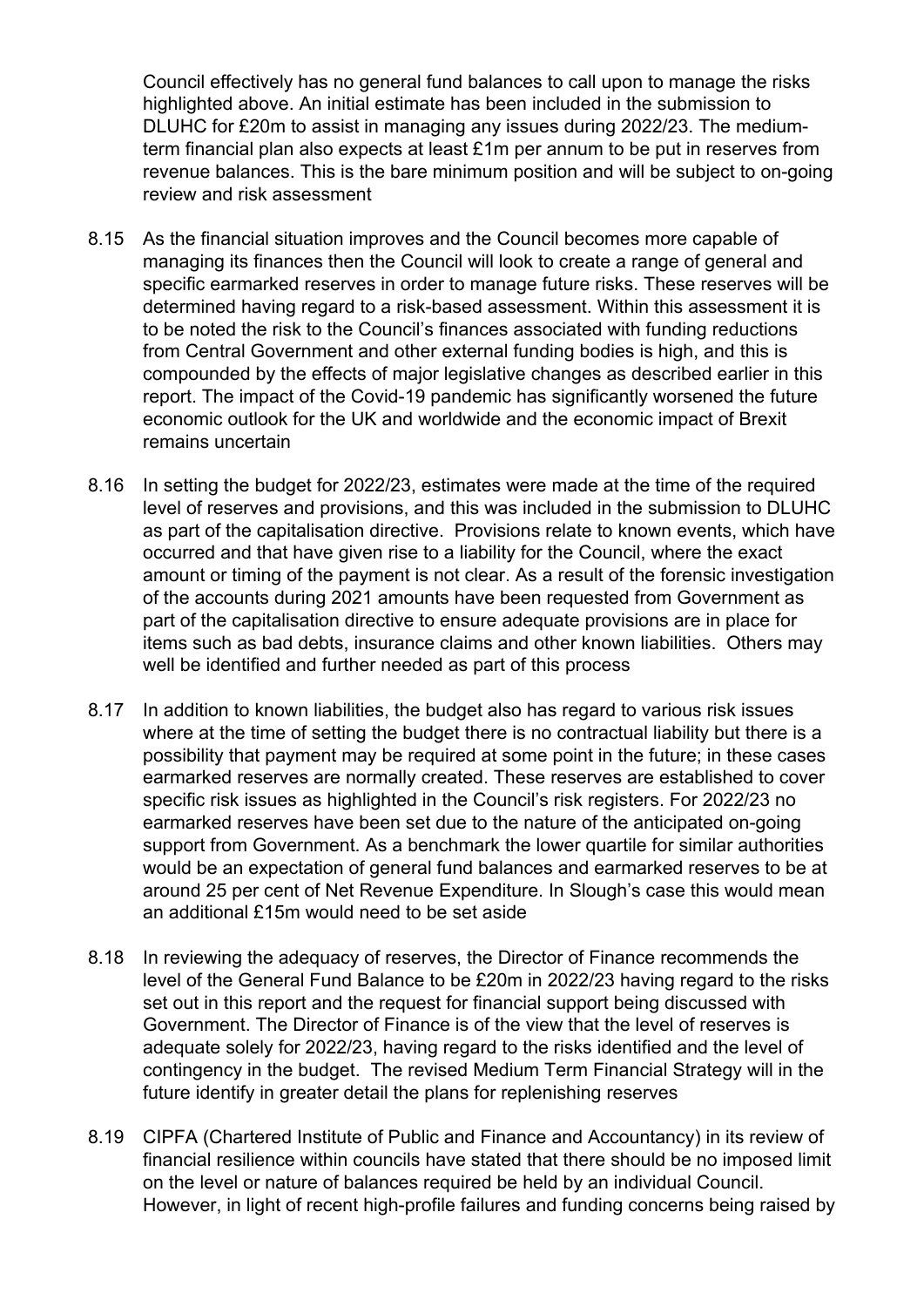authorities they launched a financial resilience index which uses a basket of 15 indicators to measure individual authorities' financial resilience compared to their comparator group. Key indicators include:

- $\triangleright$  the level of reserves held as a percentage of net revenue expenditure
- $\triangleright$  the average change in reserves over the last three years
- $\triangleright$  the reserve "burn rate"
- $\triangleright$  the cost of adult social care as a percentage of net revenue expenditure
- $\triangleright$  the average cost of children's social care as a percentage of net revenue expenditure
- $\triangleright$  OFSTED rating
- $\triangleright$  the auditors value for money conclusion
- 8.20 It is anticipated that the requirement to formally report on these indicators will be incorporated into a new Financial Management Code and the Council will identify and consider these as it develops its MTFS.

## **9 CONCLUSION**

- 9.1 Slough's budget deficit:
	- a) has moved from an initially submitted one year request of £15.2m to a 10 year £479m problem, potentially rising well beyond this if £20m of additional, recurrent annual savings are not delivered
	- b) has changed continuously throughout 2021/22 as work has been undertaken
	- c) will continue to change throughout the next 12 months while the accounts up to 31/3/22 are prepared and audited and the budget for 2023/24 worked up in detail
	- d) is of a magnitude which has not been seen before across the UK and is accompanied by a range of issues that are likewise extremely wide ranging, unique in their appearance and size at one Council, and, of a significance that will take several years to correct in full
- 9.2 In these circumstances it is impossible to give an assurance that is normally required within a S25 report. The best that can be said is that:
	- a) the Council is now beginning to utilise well designed processes which will take time to embed and operate fully across all areas and which need to be supplemented by further improved processes
	- b) has an increased awareness of financial management's importance, requirements and the necessity of preparing and living within a budget, taking appropriate financial decisions and operating sound governance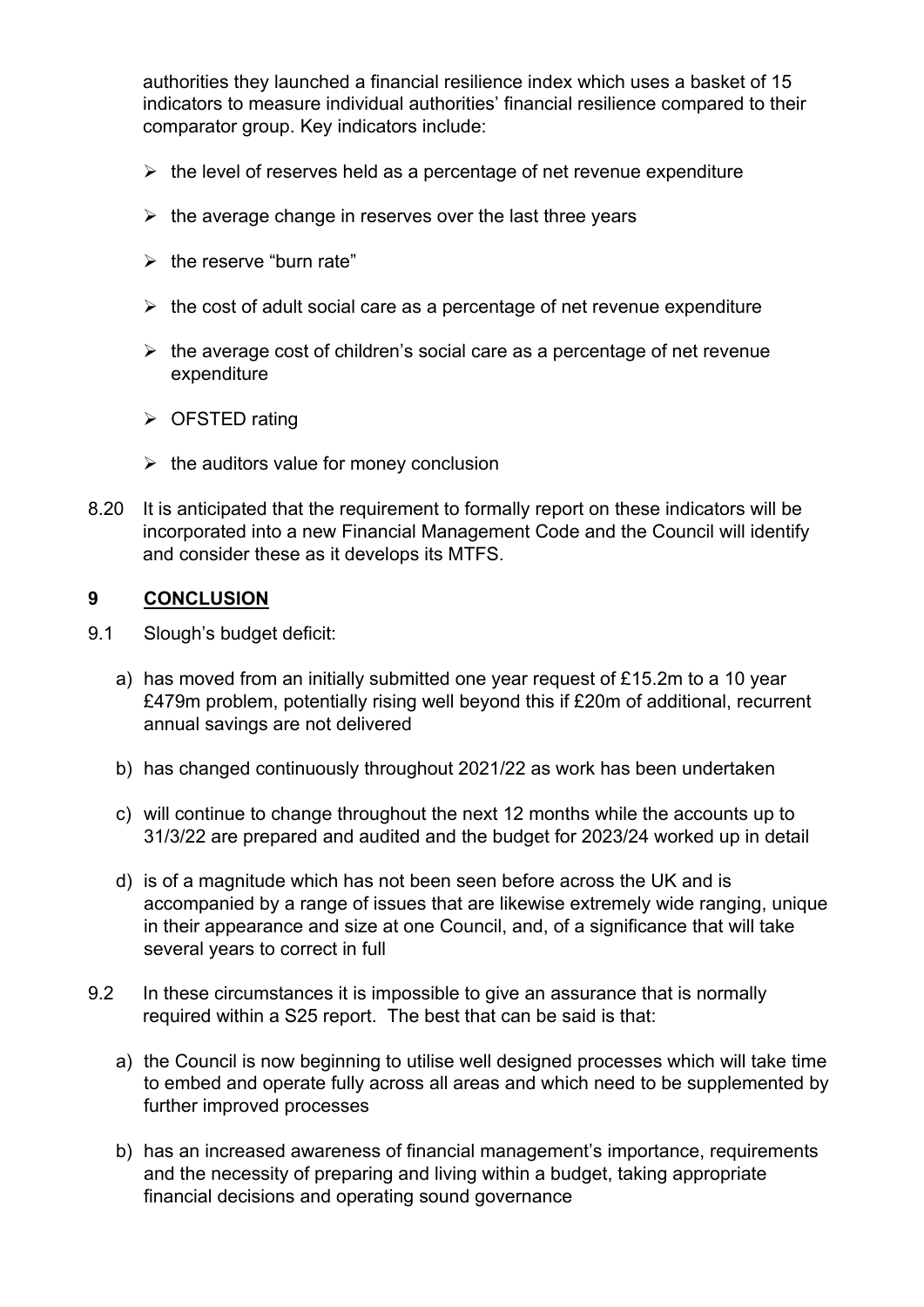- c) is better able to meet its budgetary challenges given the focus it has applied to this work since May 2021 and will continue to do so in future years
- d) has kept DLUHC fully involved in all aspects of its financial situation and will do so in the future
- e) given the above, the contingency built into the budget estimates, the assumption that DLUHC will support the Council in full as it continues its work on the accounts, estimates and financial processes and that managers will manage within their allocated budgets it should be able to manage within these estimates for 2022/23.

In providing this statement, the Director of Finance will maintain an on-going and robust review of all risks, including those associated with the delivery of budget savings decisions and report throughout the financial year.

Steven Mair Director of Finance (Chief Finance Officer) Date 28 February 2022

# **10. Implications of the Recommendations**

#### **10.1 Financial implications**

10.1.1 The recommendation has a direct financial impact on the setting of the Council's budget for 2022/23 and the Medium-Term Financial Strategy.

#### **10.2 Legal implications**

10.2.1 The Council is required to take account of the Section 25 report as part of its budget setting deliberations.

#### **10.3 Risk management implications**

| Category  | <b>Risk/Opportunity</b>                                                                                                           | <b>Controls</b>                                                                                                                         | <b>Residual</b><br><b>Risk</b><br>Score (1<br>(Low) to<br><b>10 (high)</b> | <b>Additional</b><br><b>Controls</b>                                                              |
|-----------|-----------------------------------------------------------------------------------------------------------------------------------|-----------------------------------------------------------------------------------------------------------------------------------------|----------------------------------------------------------------------------|---------------------------------------------------------------------------------------------------|
| Financial | The Council is fully<br>appraised of the<br>Director of Finance's<br>views on the robustness<br>of the budget setting<br>process. | Inclusion of all Executive<br>Directors in detailed<br>planning and agreement<br>of the budget.                                         |                                                                            | Budget monitoring<br>process and regular<br>reporting on<br>achievement of budget<br>and savings. |
| Financial | The Council is fully<br>appraised of the<br>Director of Finance's<br>views on the adequacy<br>of reserves.                        | Risk assessment of the<br>level of reserves and the<br>building of contingency<br>into the base budget to<br>protect future volatility. | 8                                                                          | Regular assessment<br>and review of new and<br>existing areas of<br>volatility or uncertainty.    |

#### **Summary of risks.**